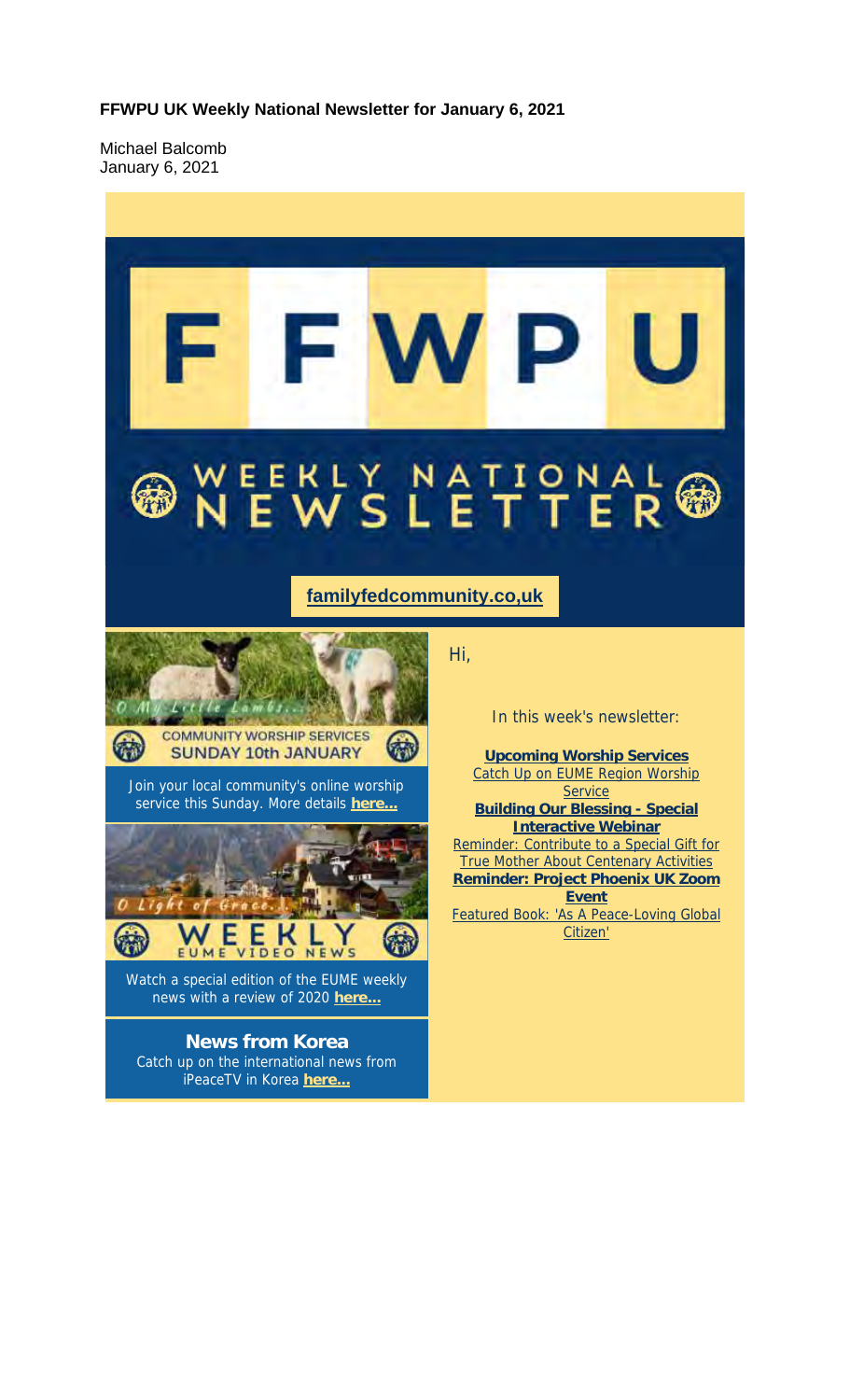

#### **Catch Up on EUME Region Worship Service**

Last Sunday, the EUME region came together for a joint online worship service with the theme: "**It Is Time...**"

During the service, we were encouraged to reflect on the following two questions as we begin the new year:

- What was your biggest takeaway from 2020?
- What would be the most amazing thing that could happen to you in 2021?

**Watch Now**



This Sunday, our UK communities will hold local worship services via Zoom. Please contact your Pastor or Local Committee Chair for more information.

The details and links for the online worship services are on our website.

**View More**





### **Building Our Blessing - Special Interactive Webinar**

The EUME Blessed Family Department is hosting a webinar for all officially matched couples and Blessed Children couples on **Thursday 14th January at 6pm GMT**.

Please fill out the registration form individually within each couple.

**View More**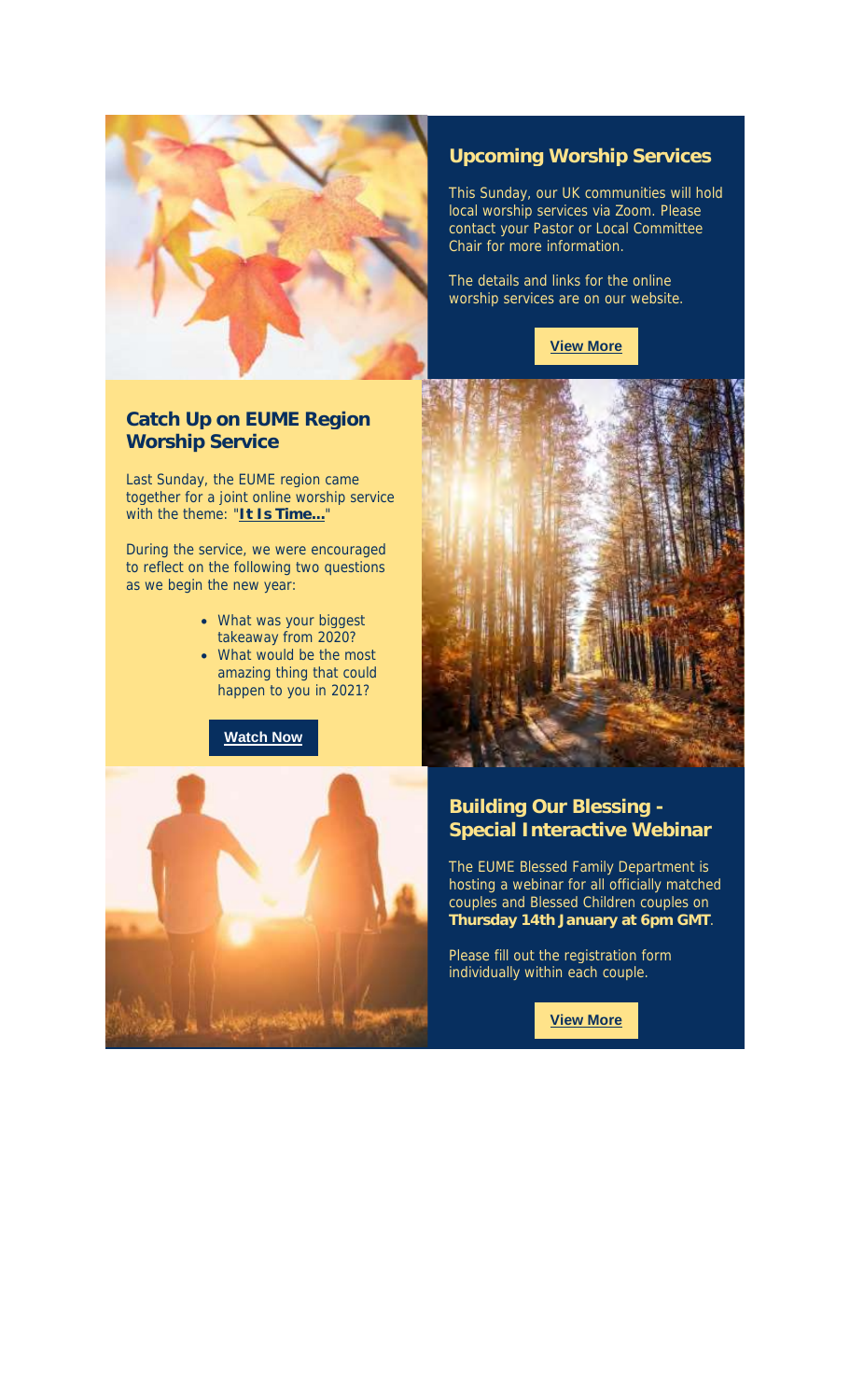#### **REMINDER: Contribute to a Special Gift for True Mother About EUME Centenary Activities**

Members across the EUME region are invited to send in photos, videos and testimonies about your Centenary events and efforts in 2020, all of which will be put together in the form of a beautiful book and video that will be presented to True Mother in April.

The deadline for sending in your contributions is **Friday 15th January**.

**View More**





#### **REMINDER: Project Phoenix UK Zoom Event**

Theme: "Re-Energizing your Relationships"

Don't forget to register for the 3-day online Project Phoenix event taking place later this month.

**Watch this promo video to find out more about Project Phoenix...**

**View More**

#### **FEATURED BOOK: 'As A Peace-Loving Global Citizen'**

Part 4 Chapter 8 - read by Henry Masters:

**"My Hope for a New American Revolution"**

The audiobook is now available for streaming through Spotify, Apple Podcasts and Google Podcasts, as read by the late Henry Masters. **Find out more here...**

**Listen Now**



# **| Featured Testimony |**

**Planting a Tree for True Father's Centenary**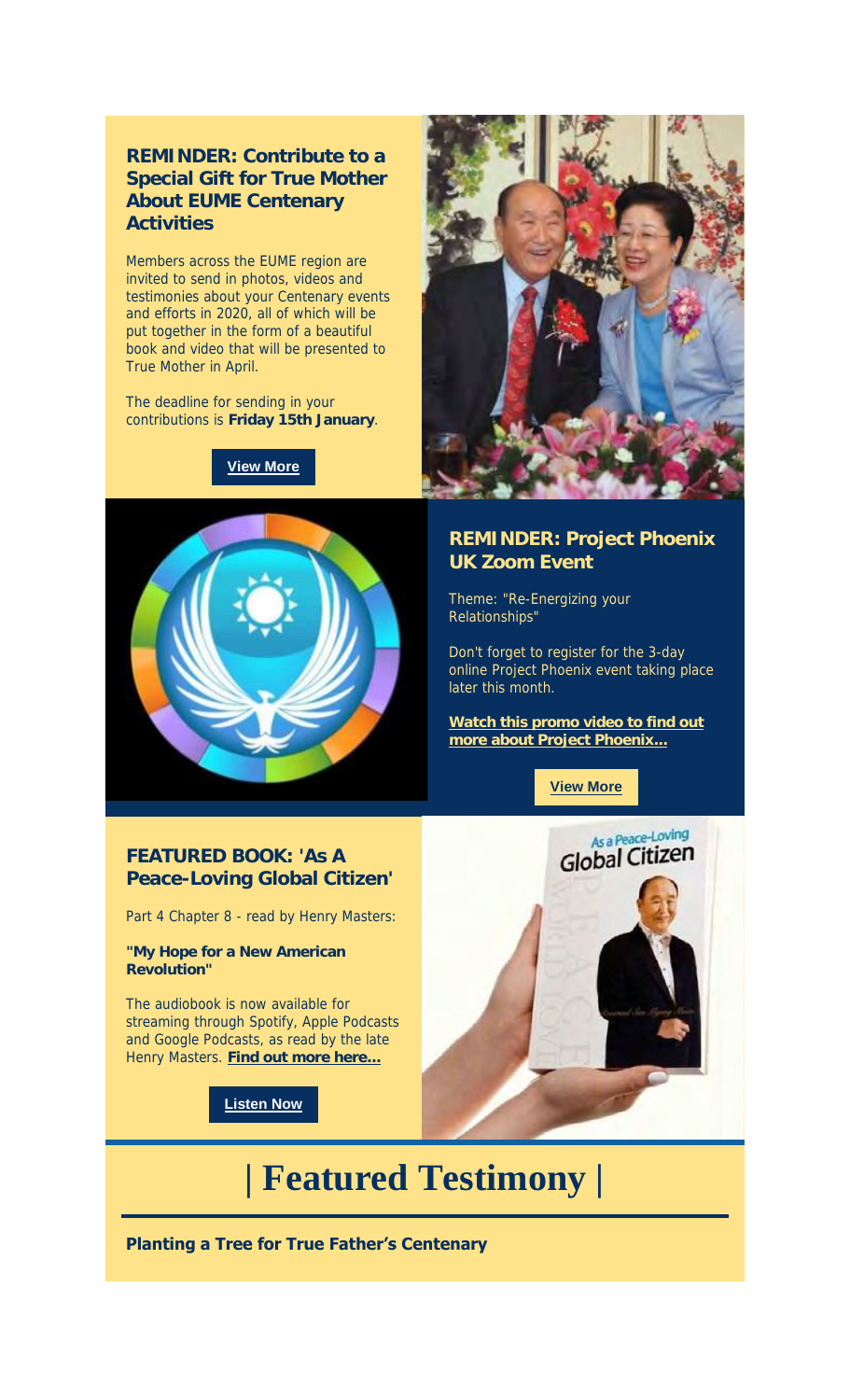#### **- by Françoise Murphy**

On Sunday 20th December in the afternoon, brothers and sisters of North London church planted a memorial tree for True Father in the Watford Peace Garden. Unfortunately, Watford was in tier 3 and we could only hold a small gathering. We would have very much liked to make it a great occasion to celebrate our True Father's centenary and invite many people, but it was not possible.

We thought about planting a tree for True Father for quite a while, but it was not easy to do it for many reasons. We had to decide which tree to plant, find the right shop that would be open and deliver it or order it online, we had also to decide what would be the best time of the year to plant it. On top of it all there were all the restrictions of the covid19 which also limited the number of people who could gather. Dealing with all those hurdles and after a lot of thoughts and considerations, Jeff decided to plant his own gingko tree, a 20-year-old tree, that he had grown himself in a pot. Gingko trees are popular in Korea and Japan and can live up to 3,000 years! We thought this was the right tree for True Father and we wished and prayed that it will be there for many generations to come and will be remember as True Father's tree.

A few of us met on that Sunday afternoon in the Peace Garden. After singing some holy songs and a dedication prayer, we planted the little tree in one of the bed close to the labyrinth. May it grow for many years to come. When you come to Watford, please visit the Peace Garden in Cassiobury Park, stop by True Father's tree, and remember our beloved True Father and his amazing sacrifice and love for all of us.







## **| Featured Video |**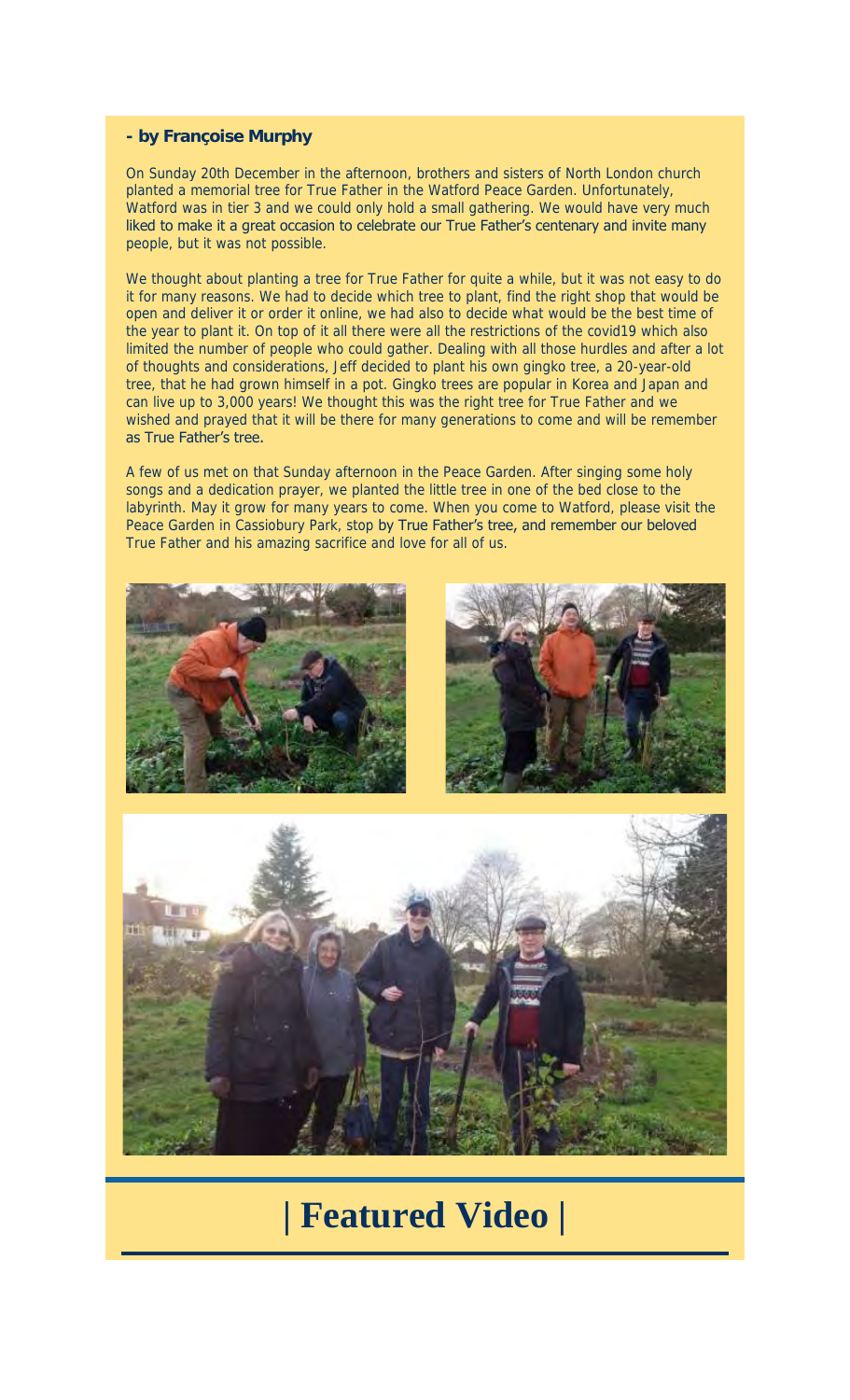